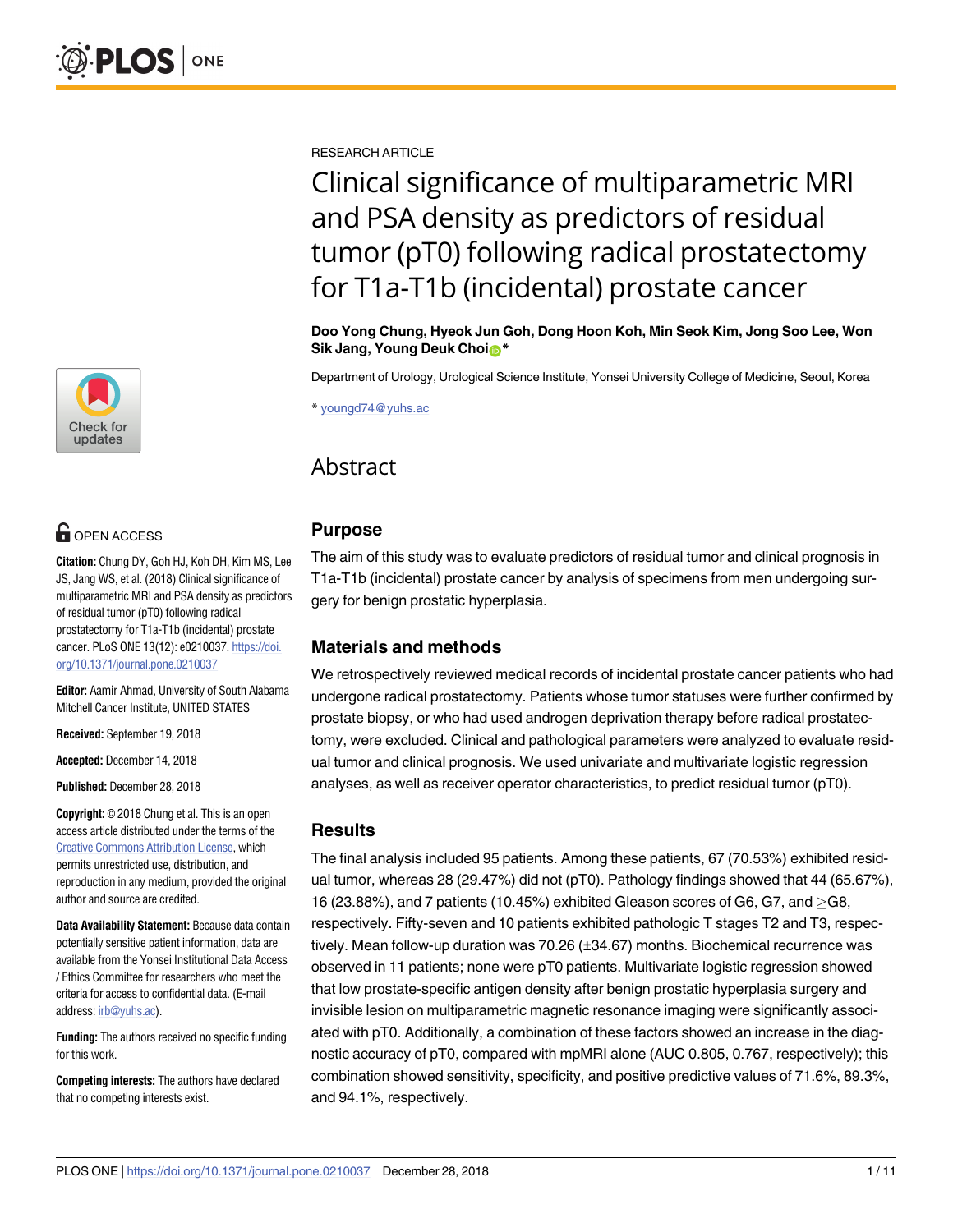## <span id="page-1-0"></span>**Conclusion**

Our results suggest that patients with incidental prostate cancer who have both prostatespecific antigen density  $< 0.08$  after benign prostatic hyperplasia surgery as well as invisible cancer lesion on multiparametric magnetic resonance imaging should be considered for active surveillance.

## **Introduction**

Prostate cancer (PCa) is one of the most prevalent cancers worldwide; moreover, it exhibits the highest incidence among all cancers in males in the United States, especially in elderly individuals [[1](#page-9-0)]. As PCa screening through measurement of prostate-specific antigen (PSA) levels has become more widespread, the proportion of PCa patients presenting with low-risk factors has also increased [\[2\]](#page-9-0). According to the European Association of Urology guidelines, an extended 12-core systematic transrectal ultrasound (TRUS)-guided biopsy should be performed for patients with an elevated PSA level; this is endorsed as the optimal biopsy method [\[3\]](#page-9-0). Therefore, in the PSA era, most cases of PCa are found by prostate biopsy; the number of prostate cancers found by benign prostatic hyperplasia (BPH) surgery is reportedly decreasing [\[4\]](#page-9-0). However, during BPH surgery, PCa was found incidentally in 5–13% of patients who did not have a prior diagnosis [[5](#page-9-0),[6](#page-9-0)]. According to the TNM staging system, the presence of incidental PCa (IPCa) in less than 5% of resected prostate tissue is classified as clinical stage T1a; its presence in more than 5% of resected tissue is classified as T1b. Although most cases of IPCa are considered clinically insignificant, recent studies have suggested that in some cases, the prognosis may become more unfavorable [\[7](#page-9-0)]. Therefore, controversies exist regarding the most appropriate management for patients diagnosed with IPCa. Several guidelines suggest radical prostatectomy (RP) as treatment for patients with a life expectancy of more than 10 years [\[3\]](#page-9-0).

Notably, the probability of finding no residual cancer (pT0) among patients with IPCa who undergo RP has been reported in several studies  $[5,8-10]$ . In patients with IPCa, the vanishing cancer phenomenon is more likely to be related to the presence of a small cancer that can be entirely removed during initial surgery  $[11]$ . If pT0 can be predicted by preoperative assessment of patients with IPCa, overtreatment may be avoided. Previous studies have used factors such as PSA and Gleason score (GS) to evaluate the significance of IPCa. Recently, there has been a rapid increase in the use of multiparametric magnetic resonance imaging (mpMRI) for diagnosis and staging of PCa. Therefore, in this study, we evaluated whether pT0 could be predicted in patients with IPCa by using preoperative diagnostic tools, including mpMRI.

## **Materials and methods**

## **Study design and patients**

We retrospectively reviewed the clinical and pathological data of 107 individuals with PCa who underwent BPH surgery before RP at our institution between June 2006 and December 2016; patients whose tumor statuses were further confirmed by prostate biopsy during surgery for BPH, or who had used androgen deprivation therapy before RP, were excluded. Therefore, 95 patients were included in this analysis; all included patients underwent mpMRI before RP. All images were retrospectively reviewed by three experienced uroradiologists who were blinded to pathologic results; they conducted a consensus review of the mpMRI images of all patients. The mpMRI images included standardized criteria for Likert scoring of multiparametric sequences using a 3.0-T MRI system (Intera Achieva 3.0-T, Phillips Medical System,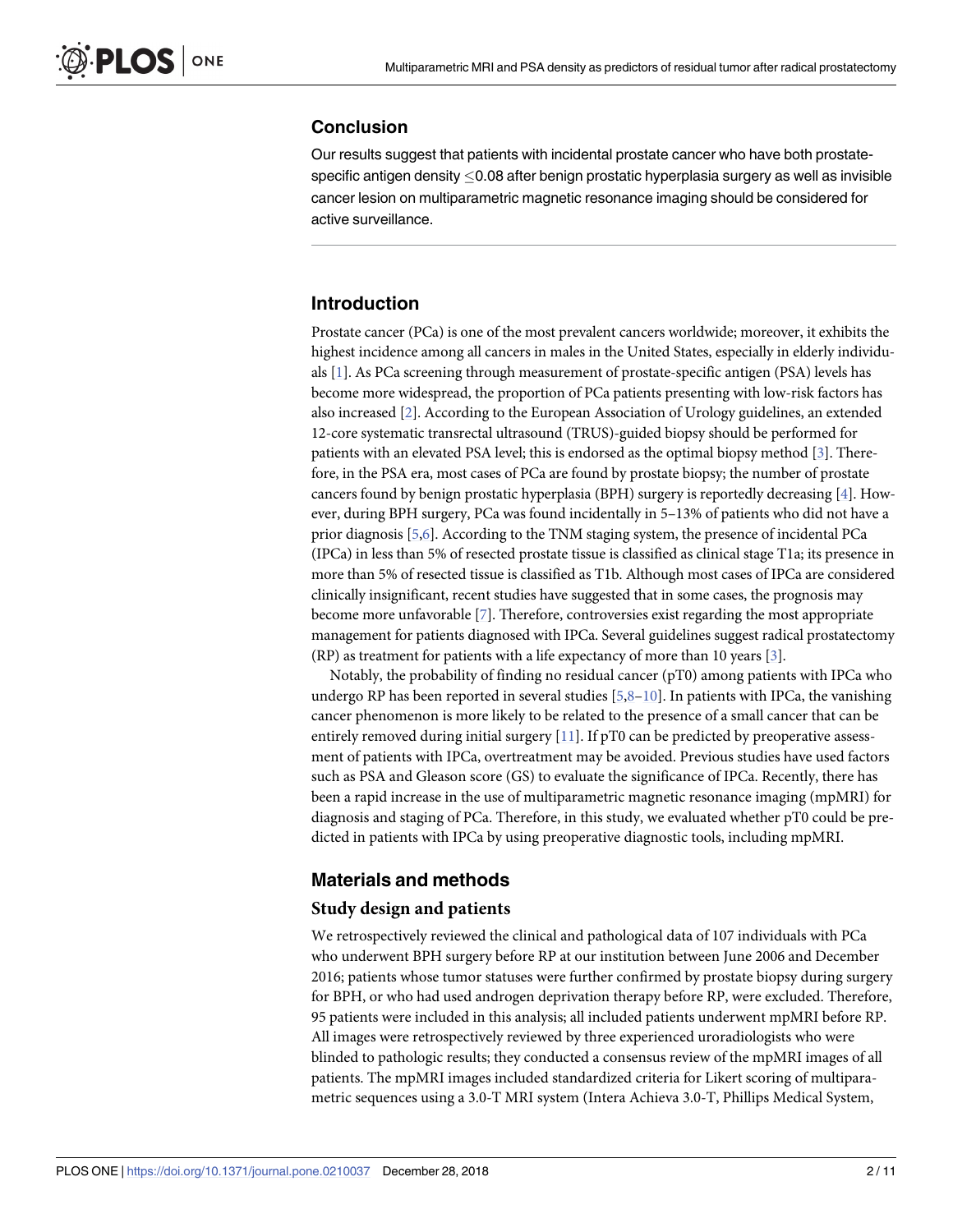<span id="page-2-0"></span>Best, The Netherlands) [[12](#page-10-0)]. From 2006 to 2009, mpMRI included T1-weighted [T1W] and T2-weighted [T2W] imaging, as well as dynamic contrast-enhanced imaging [DCE]. Diffusion-weighted imaging [DWI] and the apparent-diffusion coefficient [ADC] have been added since 2010. In mpMRI, suspicious lesions were graded 1–5 by using a scoring system established by the Prostate Imaging Reporting and Data System (PI-RADS) [\[13,14](#page-10-0)]. Negative MRI findings were defined as the absence of grade 3 or higher regions of interest (ROIs) [\[15,16](#page-10-0)]. We also excluded patients with limitations with regard to interpretation by the radiologists due to mpMRI without DWI and ADC. PI-RADS<sup>V2</sup> was used as a standard when the image was reviewed again by radiologists. Clinical characteristics of these patients included age, body mass index, PSA before and after BPH surgery, and prostate volume (measured by TRUS) before and after BPH surgery [[17](#page-10-0)]. In addition, Gleason score (GS), resection volume, and tumor volume following BPH surgery, as well as pathologic characteristics of specimens following RP, were obtained. All pathologic diagnoses were performed by expert pathologists. Finally, TNM stage was determined in accordance with the 8th edition of the American Joint Committee on Cancer TNM staging system.

#### **Follow-up**

Postoperative PSA follow-up was performed monthly for the first 6 months, every 3 months for the second year, and every 6 months thereafter. Biochemical recurrence (BCR) was defined as any two consecutive increases in serum PSA  $\geq$ 0.2 ng/ml following RP [\[18\]](#page-10-0). BCR-free survival was defined as the time from RP to BCR. The follow-up period was calculated from the date of RP to the date of the last known contact with the patient.

#### **Research involving human participants and/or animals**

All procedures performed in studies involving human participants were conducted in accordance with the ethical standards of the institutional and/or national research committee and with the 1964 Helsinki declaration and its later amendments or comparable ethical standards. For this type of study formal consent is not required. Data were collected after approval from the Institutional Review Board at Yonsei University College of Medicine (protocol number 4-2018-0669).

## **Informed consent**

Informed consent was not required from individual participants included in the study due to its retrospective design involving review of medical records.

#### **Statistical analysis**

We compared clinical and pathological characteristics between groups by using Mann–Whitney U tests for continuous data and  $\chi^2$  tests for dichotomous variables. Univariate and multivariate logistic regression analysis were performed to assess the association between baseline parameters and residual cancer. Significant variables from univariate analysis were included in the multivariate analysis. Moreover, the Kaplan-Meier method, combined with log-rank tests, was performed to estimate and compare oncologic outcomes with respect to pT0. Receiver operator characteristic (ROC) curve analysis was performed to determine the optimal cut-off value via the area under the curve (AUC). Comparisons where  $p < 0.05$  were considered statistically significant. These statistical analyses were performed with SPSS Statistics software, version 23.0 (IBM, Armonk, NY, USA). In addition, assessments of sensitivity, specificity, positive predictive value (PPV), and negative predictive value (NPV) with 95% confidence intervals were performed with Medcalc (version 18.3; Mariakerke, Belgium).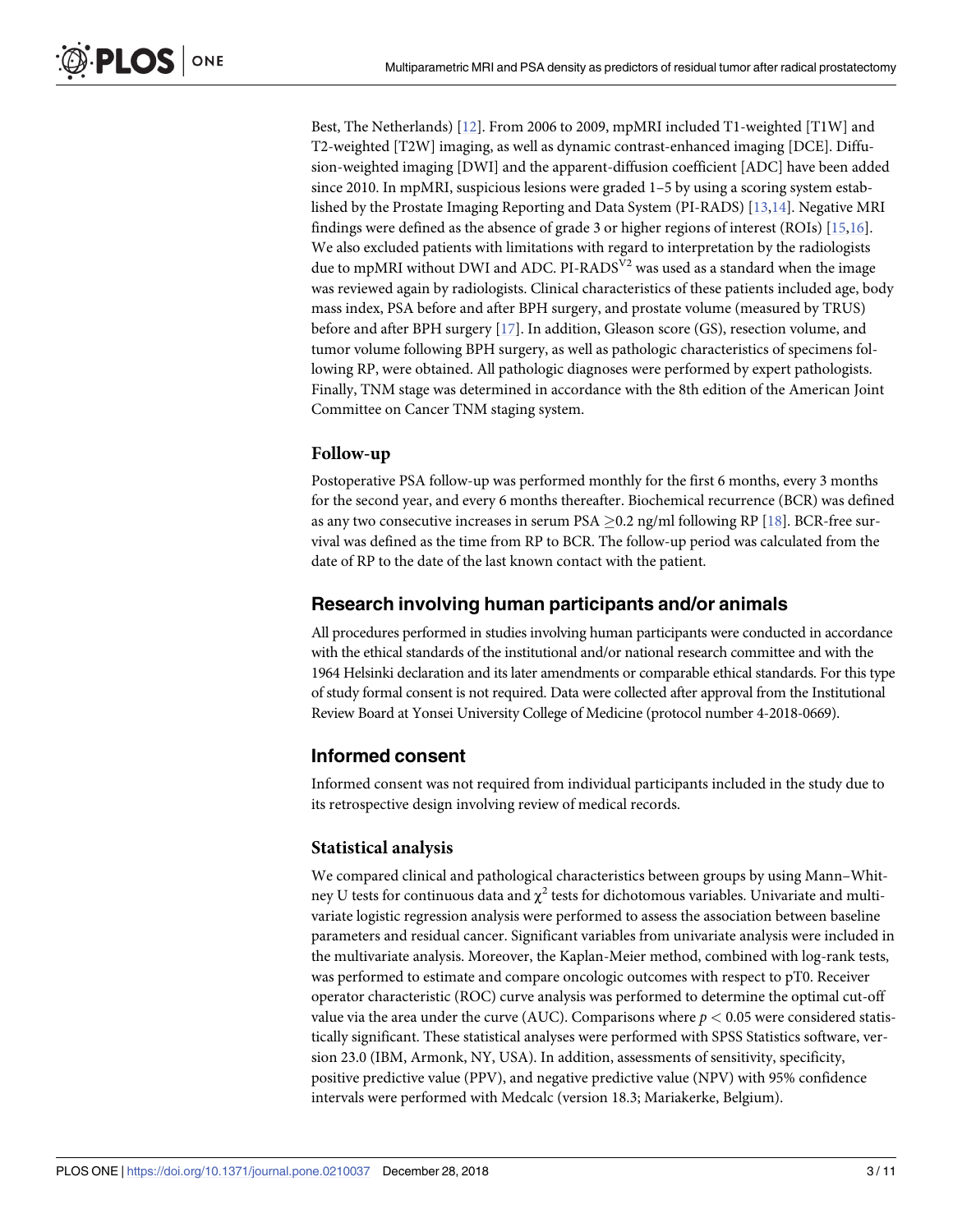## <span id="page-3-0"></span>**Results**

#### **Patient and disease characteristics**

A total of 95 incidental PCa patients were included. At the time of surgery for BPH, patients were classified as stage T1a ( $n = 49$ ) or T1b ( $n = 46$ ), in accordance with the 8th edition of the American Joint Committee on Cancer TNM staging system. The mean age for all patients was 67.31±4.93 years. The mean prostate volume, as measured by TRUS, was 39.88±16.97 ml; the mean PSA and PSA density values were 4.45±3.63 ng/ml and 0.13±0.14 ng/ml<sup>2</sup>, respectively. The mean resection volume was 11.17±10.35 ml; the mean PSA and PSA density values after BPH surgery were 1.58±1.40 ng/ml and 0.06±0.06 ng/ml<sup>2</sup>. Among specimens following BPH surgery, 75 exhibited GS 6 (76.1%), 13 exhibited GS 7 (17.4%), and 7 exhibited GS  $\geq$  8 (6.6%). Forty-nine patients (51.6%) showed no suspicious lesions during MRI performed to evaluate the presence of PCa. Of the 46 patients (48.4%) with suspicious lesions, 33 showed lesions in the peripheral zone, 9 showed lesions in the transitional zone, and 4 showed lesions in both the peripheral and transitional zones.

The median follow-up from RP was 68.37±41.83 months. Among specimens following RP, 67 (70.53%) exhibited residual tumor and 28 (29.47%) did not (pT0). When dividing the two groups on the basis of residual tumor, there were significant differences between the two groups in PSA after BPH surgery, PSA density before and after BPH, and suspicious lesions in MRI. T stage, according to BPH surgery and PSA before BPH surgery, did not significantly differ between the two groups [\(Table](#page-4-0) 1).

## **Oncologic outcomes following RP**

Among 67 RP specimens (excluding those with pT0), 44 exhibited GS 6 (65.7%) and 16 exhibited GS 7 (23.9%). Furthermore, GS  $\geq$ 8 was present in 7 (10.4%). The median tumor volume of specimens following RP was  $0.76\pm1.1$  ml. Pathologic stage  $\geq$ T3 was recorded in 10 cases (14.9%). Extracapsular extension (ECE) was present in 10 cases (14.9%); surgical margins were involved in 4 (6.0%). Invaded seminal vesicles were observed in 1 case (1.5%). Perineural invasion was reported in 1 case (1.5%); lymphovascular invasion (LVI) and lymph node metastasis were not reported. During the follow-up period, BCR was not observed in pT0 patients; in the residual PCa group, BCR was observed in 11 cases (16.4%). Furthermore, there were no cancer-specific deaths during the observation period [\(Table](#page-5-0) 2). Additionally, Kaplan-Meier curves showed a significant increase in BCR-free survival in the pT0 group (log-rank test,  $p = 0.027$ ) [\(Fig](#page-6-0) 1). Univariate and multivariate Cox regression analyses were performed with each clinical parameter for BCR in patients with residual cancer. In these analyses,  $GS > 8$  (HR 18.235,  $p = 0.001$ ) and pathologic T stage  $\geq$  T3 (HR 13.899,  $p < 0.001$ ) were independent prognostic factors for BCR. In contrast, PSA, PSA density, and T1a or T1b were not statistically different.

## **Preoperative factors in relation to pT0 PCa**

In this study, we used univariate and multivariate logistic regression analyses to identify predictors associated with pT0 PCa. In these analyses, PSA density after BPH surgery (Odds ratio [OR]: 0.684, 95% confidence interval [CI]: 0.469–0.997, *p* = 0.048) and suspicious lesion on mpMRI (OR: 11.827, 95% CI: 3.013–45.073, *p* = 0.001) constituted independent predictors of the presence of residual cancer at RP in both univariate and multivariate models. After BPH surgery, invisible lesion on mpMRI and low PSA density showed a significant correlation with pT0 ([Table](#page-7-0) 3).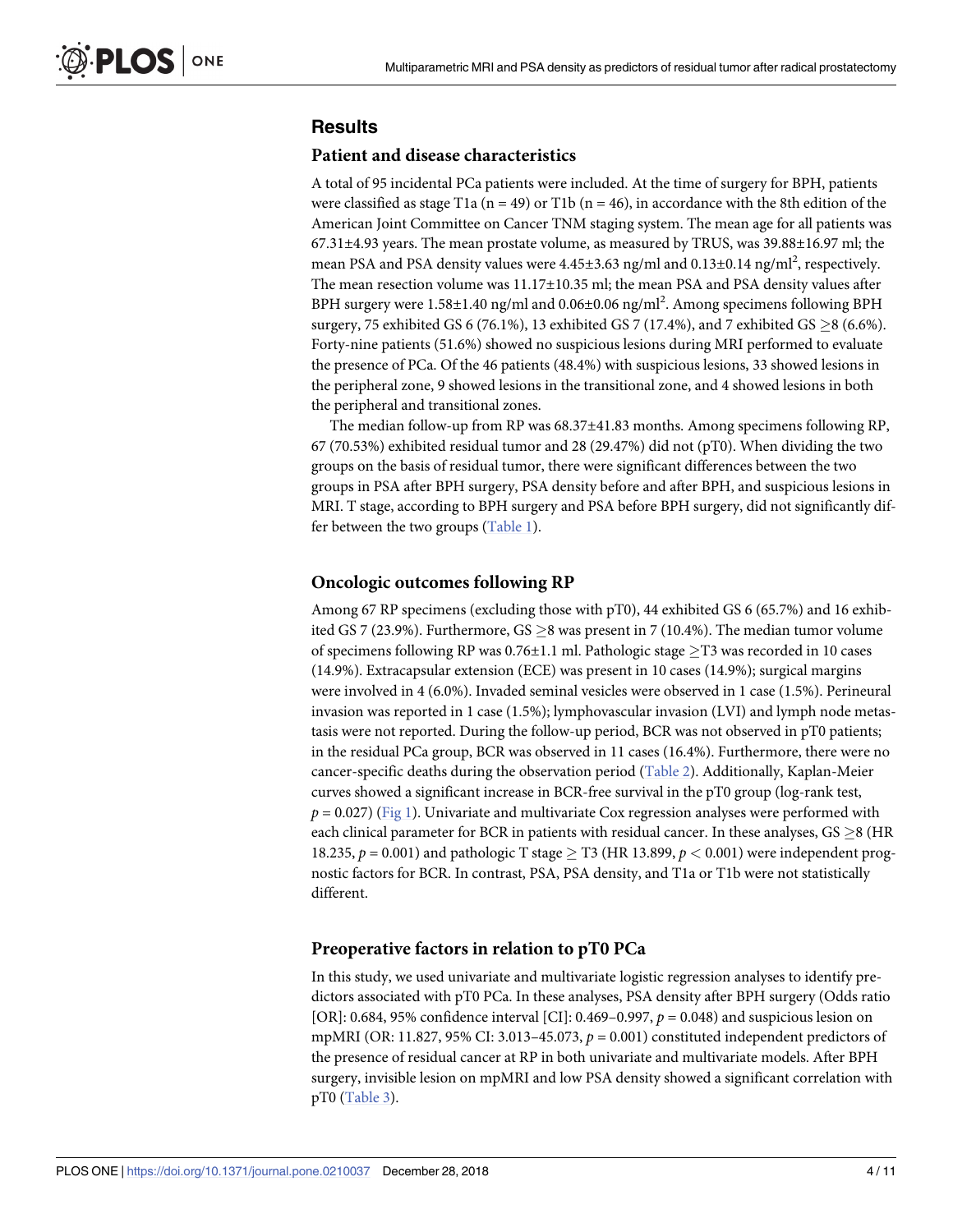| Variable                                     |                             | Total       |        | <b>Residual tumor</b> |        | No Residual tumor |           | p value |
|----------------------------------------------|-----------------------------|-------------|--------|-----------------------|--------|-------------------|-----------|---------|
|                                              |                             | $N = 95$    | SD     | $N = 67(70.53%)$      | SD     | $N = 28(29.47%)$  | <b>SD</b> |         |
| Age, years                                   |                             | 67.31       | 4.93   | 67.67                 | 4.77   | 66.43             | 5.28      | 0.264   |
| BMI, $\text{kg/m}^2$                         |                             | 24.12       | 2.68   | 23.58                 | 2.48   | 25.42             | 2.75      | 0.002   |
| surgery, ng/ml                               | <b>PSA level before BPH</b> | 4.45        | 3.63   | 4.79                  | 3.87   | 3.64              | 2.89      | 0.163   |
| PSA density before BPH<br>surgery, $ng/ml^2$ |                             | 0.13        | 0.14   | 0.15                  | 0.16   | 0.08              | 0.06      | 0.005   |
| <b>PSA</b> level after BPH<br>surgery, ng/ml |                             | 1.58        | 1.40   | 1.82                  | 1.47   | 1.01              | 1.00      | 0.003   |
| PSA density after BPH<br>surgery, $ng/ml^2$  |                             | 0.06        | 0.06   | 0.07                  | 0.06   | 0.03              | 0.02      | < 0.001 |
| Prostate volume, ml                          |                             | 39.88       | 16.97  | 38.19                 | 15.79  | 43.91             | 19.22     | 0.135   |
| Resection volume, ml                         |                             | 11.17       | 10.35  | 10.47                 | 10.04  | 12.98             | 11.05     | 0.273   |
| <b>Duration between</b><br>operations, days  |                             | 146.19      | 193.76 | 151.12                | 214.80 | 134.39            | 133.11    | 0.703   |
| Suspicious lesion on MRI                     |                             | N           | $\%$   | $\mathbf N$           | $\%$   | N                 | $\%$      | < 0.001 |
| <b>Yes</b>                                   |                             | 46.00       | 48.42  | 43.00                 | 64.18  | 3.00              | 10.71     |         |
| N <sub>0</sub>                               |                             | 49.00       | 51.58  | 24.00                 | 35.82  | 25.00             | 89.29     |         |
| Gleason score                                |                             | $\mathbf N$ | $\%$   | $\mathbf N$           | $\%$   | N                 | $\%$      | 0.545   |
| $6$ (ISUP G1)                                |                             | 75.00       | 78.95  | 51.00                 | 76.12  | 24.00             | 85.71     |         |
| 7                                            | ISUP <sub>G2</sub>          | 4.00        | 9.47   | 4.00                  | 5.97   | 0.00              | 0.00      |         |
|                                              | <b>ISUP G3</b>              | 9.00        | 4.21   | 7.00                  | 10.45  | 2.00              | 7.14      |         |
| $>8$ (ISUP G4)                               |                             | 7.00        | 7.37   | 5.00                  | 7.46   | 2.00              | 7.14      |         |
| <b>Stage</b>                                 |                             | N           | $\%$   | $\mathbf N$           | $\%$   | N                 | $\%$      | 0.084   |
| T <sub>1</sub> a                             |                             | 49.00       | 51.58  | 31.00                 | 46.27  | 18.00             | 64.29     |         |
| T <sub>1</sub> b                             |                             | 46.00       | 51.58  | 36.00                 | 53.73  | 10.00             | 35.71     |         |
| FU duration after RP,<br>months              |                             | 68.37       | 41.83  | 71.54                 | 36.16  | 70.26             | 34.67     | 0.874   |

#### <span id="page-4-0"></span>**[Table](#page-3-0) 1. Baseline patient characteristics.**

BMI, body mass index; PSA, prostate-specific antigen; BPH, benign prostatic hyperplasia; ISUP, International Society of Urological Pathologists; RP, radical prostatectomy; FU, follow-up

<https://doi.org/10.1371/journal.pone.0210037.t001>

#### **Diagnostic accuracy for pT0 of mpMRI and PSA density after BPH surgery**

The AUCs of the ROC curve for mpMRI and PSA density after BPH surgery were 0.767 (95% CI, 0.668–0.867) and 0.711 (95% CI, 0.602–0.820), respectively. Diagnosis of pT0 with mpMRI alone revealed sensitivity of 64.2% (95% CI, 51.5–75.5), specificity of 89.3% (95% CI, 71.8– 97.7), PPV of 93.5% (95% CI, 82.9–97.7), and NPV of 51.0% (95% CI, 42.4–59.5). We enhanced the diagnostic accuracy of mpMRI by adding PSA density values. Notably, PSA density  $\leq$ 0.08 showed the best correction value. The AUC of the ROC curve for this combination of predictive factors was 0.805 (95% CI, 0.711–0.879). Diagnosis of pT0 with the combined predictors revealed sensitivity of 71.7% (95% CI, 59.3–82.0), specificity of 89.3% (95% CI, 71.8– 97.7), PPV of 94.1% (95% CI, 84.4–97.9) and NPV of 56.8% (95% CI, 46.8–66.3) [\(Fig](#page-8-0) 2) [\(Table](#page-8-0) 4).

## **Discussion**

pT0 is a well-known rare phenomenon, occurring in *<*1% of all patients who undergo RP for PCa  $[19]$ . This is strongly associated with neoadjuvant therapy  $[20]$  $[20]$  $[20]$ . However, pT0 after RP in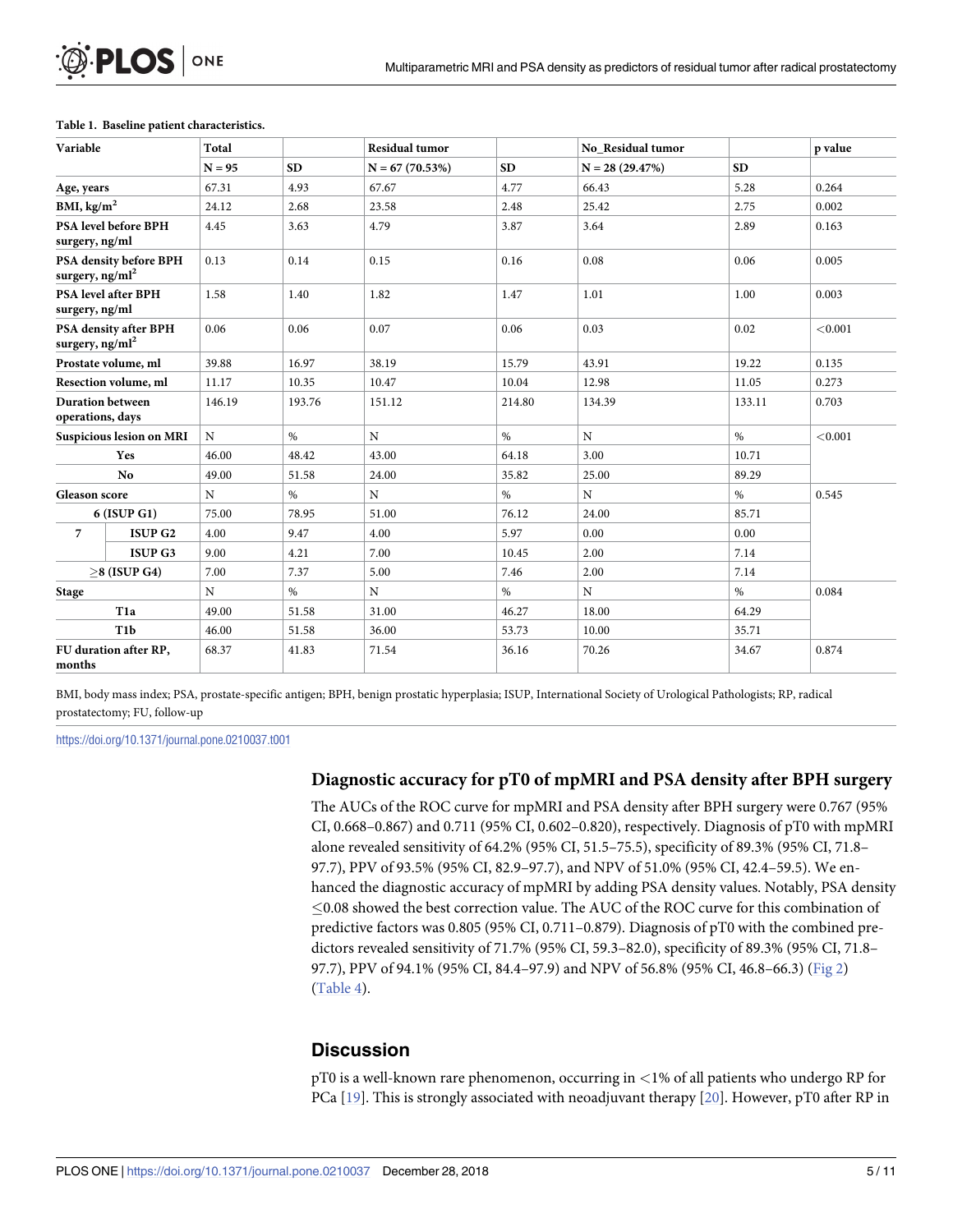| Variable                                       |                    | Total            |       |
|------------------------------------------------|--------------------|------------------|-------|
|                                                |                    | $N = 67$         |       |
| Pathologic Gleason score<br>$6$ (ISUP G1) $\,$ |                    | $\rm N$          | $\%$  |
|                                                |                    | 44               | 65.67 |
| $\overline{7}$                                 | (ISUP G2)          | 13               | 19.40 |
|                                                | (ISUP G3)          | $\mathfrak{Z}$   | 4.48  |
|                                                | $\geq$ 8 (ISUP G4) | $\overline{7}$   | 10.45 |
| Tumor volume, ml                               |                    | 0.76             | 1.10  |
| Pathologic T stage                             |                    | $\mathbf N$      | $\%$  |
|                                                | $<$ T2             | 57               | 85.07 |
|                                                | $\geq$ T3          | 10               | 14.93 |
| <b>ECE</b>                                     |                    | $\rm N$          | $\%$  |
|                                                |                    | 10               | 14.93 |
| <b>SVI</b>                                     |                    | $\mathbf N$      | $\%$  |
|                                                |                    | $\mathbf{1}$     | 1.49  |
| <b>PSM</b>                                     |                    | N                | $\%$  |
|                                                |                    | $\overline{4}$   | 5.97  |
| <b>LVI</b>                                     |                    | N                | $\%$  |
|                                                |                    | $\boldsymbol{0}$ | 0.00  |
| PNI                                            |                    | N                | $\%$  |
|                                                |                    | $\mathbf{1}$     | 1.49  |
| <b>BCR</b>                                     |                    | $\mathbf N$      | $\%$  |
|                                                |                    | 11.00            | 16.42 |

<span id="page-5-0"></span>

| Table 2. Characteristics of patients with residual tumor following radical prostatectomy. |  |  |  |  |
|-------------------------------------------------------------------------------------------|--|--|--|--|
|                                                                                           |  |  |  |  |

ISUP, International Society of Urological Pathologists; ECE, extracapsular extension; SVI, seminal vesicle invasion; LVI, lymphovascular invasion; PSM, positive surgical margin; PNI, perineural invasion; BCR, biochemical recurrence

<https://doi.org/10.1371/journal.pone.0210037.t002>

IPCa exhibits a different incidence pattern; pT0 in IPCa patients without neoadjuvant therapy should be considered as complete resection of cancer by initial surgery for BPH treatment.

Several studies have reported the prevalence of pT0 cases in patients with T1a–T1b treated with RP; these range from 2% to 48% in patients without previous neoadjuvant therapy  $[5,8-$ [10,](#page-9-0)[21](#page-10-0)]. However, there have been few studies to predict pT0. A study regarding prediction of residual tumors by Capitanio et al. [\[11\]](#page-9-0) was published in 2010. Of 158 cases, T0 was found in 22; PSA before and after BPH operation was significant associated with pT0. However, univariate statistics were used in that study univariate; multivariate analyses were not performed. Similar to that study, postoperative PSA was a significant factor in univariate analyses in our study. In multivariate statistics, however, it was not significant. Therefore, we included PSA density before and after BPH surgery [[22–24\]](#page-10-0); we found that the PSA density was a significant predictor of pT0 in IPCa. In our study, PSA density after BPH surgery was significant both in univariate and multivariate analyses. In addition, our prediction of pT0 was based on mpMRI performed after BPH surgery. To standardize the evaluation and reporting of prostate MRI, the European Society of Urogenital Radiology published guidelines based on an expert consensus in 2012 (PI-RADS). These guidelines were updated to PI-RADS version 2 in 2015 [\[13,14](#page-10-0)]. Notably, there is a growing role for mpMRI in the diagnosis of PCa. Therefore, we used a significant lesion on mpMRI as a predictor of pT0 in patients with IPCa; this yielded statistically significant results in our study. However, in many studies, a clinically significant lesion is present, although it remains invisible on mpMRI. Therefore, mpMRI is not a definite factor for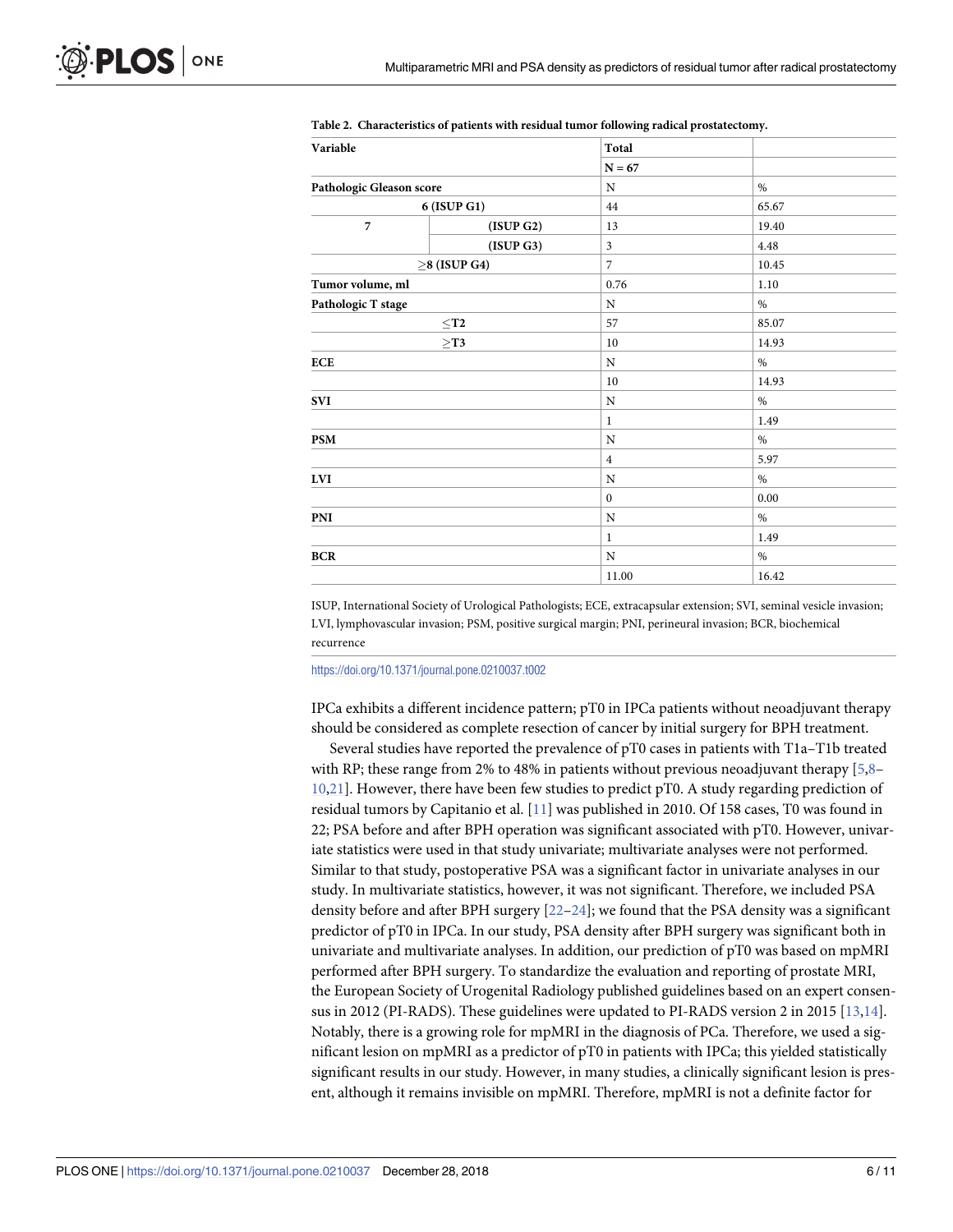<span id="page-6-0"></span>

[Fig](#page-3-0) 1. Kaplan-Meier curves for biochemical recurrence (BCR)-free survival in patients according to residual tumor (pT0).

<https://doi.org/10.1371/journal.pone.0210037.g001>

determining the presence of residual tumor. In our study, 49 patients (51.58%) with IPCa exhibited invisible lesions on mpMRI; 24 of them had residual cancer after RP. Of these 24 patients, 6 exhibited G7, 2 exhibited T3 pathology, and 2 exhibited BCR during the follow-up period. Therefore, IPCa patients with invisible lesion on mpMRI may exhibit a clinically significant oncologic outcome. We believe it is difficult to use mpMRI alone as a method to predict pT0; thus, we added PSA density after BPH surgery, which was significantly associated with pT0, to increase the diagnostic accuracy of our predictive approach. When mpMRI and PSA density after BPH surgery were combined, the diagnostic accuracy of pT0 was improved, compared with mpMRI alone. We believe this may constitute a good diagnostic method for prediction of pT0. However, despite the use of this diagnostic method, residual cancer after RP was found 3 patients. Therefore, in patients with IPCa who have an invisible lesion on mpMRI, and who exhibit PSA density  $\leq$  0.08 after BPH surgery, if no operation is performed, active surveillance is necessary. In addition, biopsy of suspicious lesions on mpMRI after BPH surgery may be a good choice.

Our study has several limitations. First, this was a retrospective review of data from patients treated at a single institution; therefore, multi-center, prospective studies are needed. If we conduct a multi-center study and collect more cases, we may be able to generate a nomogram for residual tumors in patients with IPCa [\[25\]](#page-10-0). Second, prostate biopsy was performed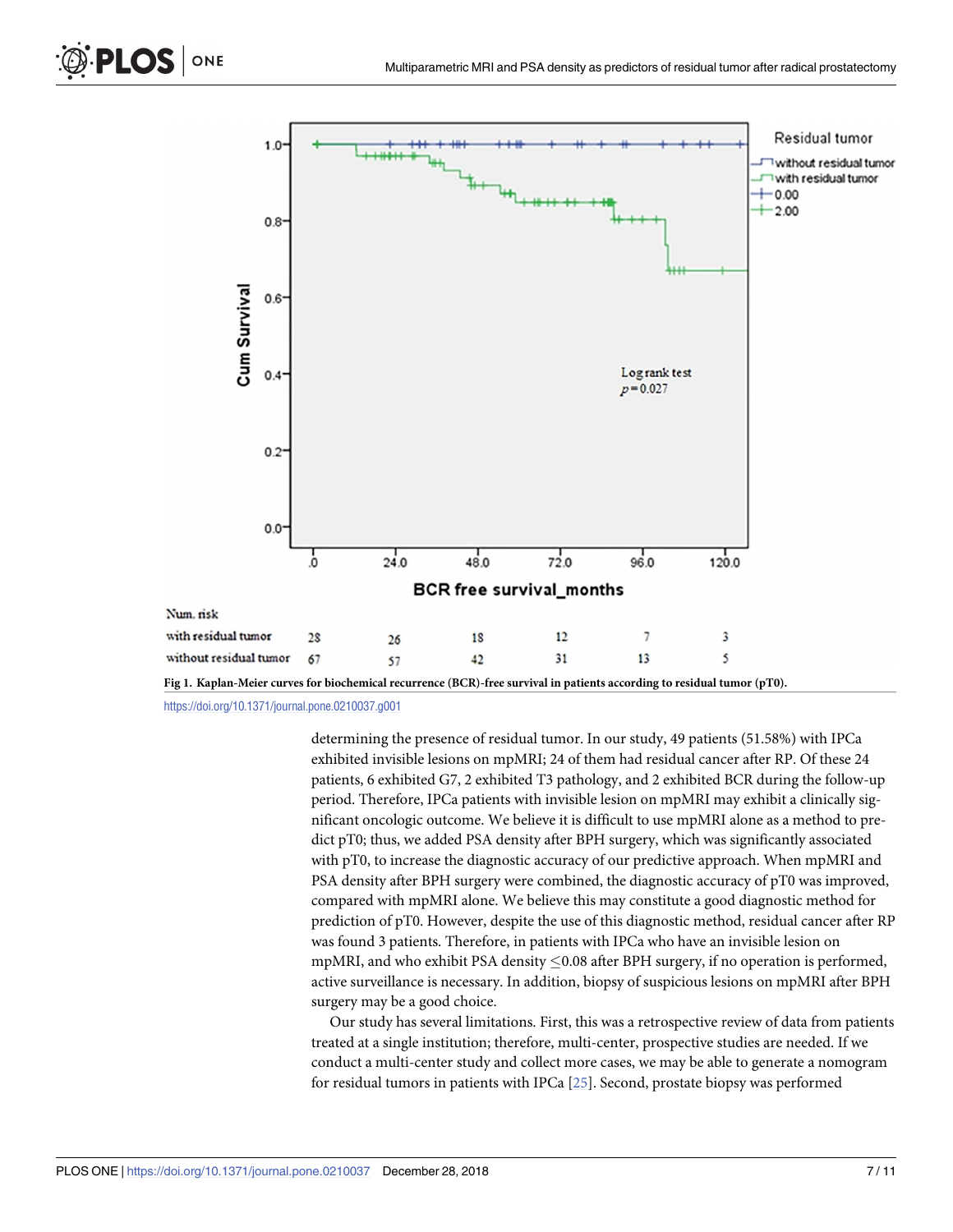| Variable                                          |                                                    | Univariate             |         | Multivariate           |         |
|---------------------------------------------------|----------------------------------------------------|------------------------|---------|------------------------|---------|
|                                                   |                                                    | OR (95% CI)            | p value | OR (95% CI)            | p value |
| Age, year                                         |                                                    | $0.949(0.866 - 1.040)$ | 0.263   |                        |         |
|                                                   | PSA level before BPH surgery, ng/ml                | $0.905(0.785 - 1.043)$ | 0.167   |                        |         |
|                                                   | PSA density before BPH surgery, ng/ml <sup>2</sup> | $0.942(0.887 - 1.000)$ | 0.050   |                        |         |
|                                                   | PSA level after BPH surgery, ng/ml                 | $0.564(0.356 - 0.893)$ | 0.015   | $1.978(0.668 - 5.860)$ | 0.218   |
| PSA density after BPH surgery, ng/ml <sup>2</sup> |                                                    | $0.800(0.684 - 0.936)$ | 0.005   | $0.684(0.469 - 0.997)$ | 0.048   |
| Prostate volume, mL                               |                                                    | $1.019(0.993 - 1.046)$ | 0.145   |                        |         |
| Resection volume, ml                              |                                                    | $1.022(0.982 - 1.065)$ | 0.284   |                        |         |
| Suspicious lesion on MRI                          |                                                    |                        |         |                        |         |
|                                                   | Yes                                                | $1$ (Ref)              |         | 1 (Ref)                |         |
| No                                                |                                                    | 14.931(4.07954.649)    | < 0.001 | 11.827(3.10345.073)    | 0.001   |
| <b>Gleason</b> score                              |                                                    |                        |         |                        |         |
|                                                   | $6$ (ISUP G1)                                      | $1$ (Ref)              |         |                        |         |
| 7                                                 | (ISUP G2)                                          | Unclear (0.000-Max)    | 0.999   |                        |         |
|                                                   | (ISUP G3)                                          | $1.647(0.318 - 8.530)$ | 0.552   |                        |         |
| $>8$ (ISUP G4)                                    |                                                    | $1.176(0.213 - 6.505)$ | 0.852   |                        |         |
| Stage                                             |                                                    |                        |         |                        |         |
|                                                   | T <sub>1</sub> a                                   | $1$ (Ref)              |         |                        |         |
| T1b                                               |                                                    | $0.478(0.193 - 1.189)$ | 0.112   |                        |         |

<span id="page-7-0"></span>**[Table](#page-3-0) 3. Univariate and multivariate analyses of factors associated with residual tumor (pT0).**

PSA, prostate-specific antigen; BPH, benign prostatic hyperplasia; ISUP, International Society of Urological Pathologists; OR, Odds ratio; CI, confidence interval

<https://doi.org/10.1371/journal.pone.0210037.t003>

simultaneously with BPH surgery for 35 patients enrolled this study. Therefore, there were images of prostate biopsy hemorrhage in postoperative mpMRI. This might have caused the image quality to deteriorate [\[26\]](#page-10-0). However, we consulted with radiologists and confirmed that this did not limit interpretation of the image [\[27\]](#page-10-0). From 2006 to 2009, patients did not undergo DWI and ADC as part of mpMRI. In consultation with radiologists at our institution, we reviewed suspicious lesions and re-read them on the basis of  $PIRADS<sup>V2</sup>$  recommendations. There were 38 patients from 2006 to 2009, and 57 patients from 2010 to the end of the study period. There was no significant difference with regard to suspicious lesions in the accuracy of mpMRI between the two groups (Group 1 from 2006 to 2009: AUC 0.764, Group 2 beyond 2010: AUC 0.774).

Despite these limitations, our study remains informative for clinicians who treat patients with IPCa. With regard to the strengths of our study, to the best of our knowledge, this is the first investigation to include mpMRI of IPCa for prediction of pT0. Furthermore, we investigated long-term follow up oncologic outcomes of IPCa with an established protocol. No patients were treated with adjuvant androgen deprivation therapy or radiotherapy until BCR; this allowed us to observe the natural history of BCR after RP. In this study, we determined the oncologic outcome according to the presence of residual tumor in IPCa. Because the oncologic outcome of IPCa patients who exhibit pT0 is good, it is important to predict pT0 where possible. Therefore, we believe that the proposed diagnostic tool is a method to reduce overtreatment in pT0 patients. We believe that our study will help clinicians to determine the direction of treatment in IPCa.

## **Conclusions**

Our results demonstrate that patients with pT0 in IPCa showed a good prognosis; therefore, radical treatment may constitute overtreatment. In our study, lesions invisible on mpMRI,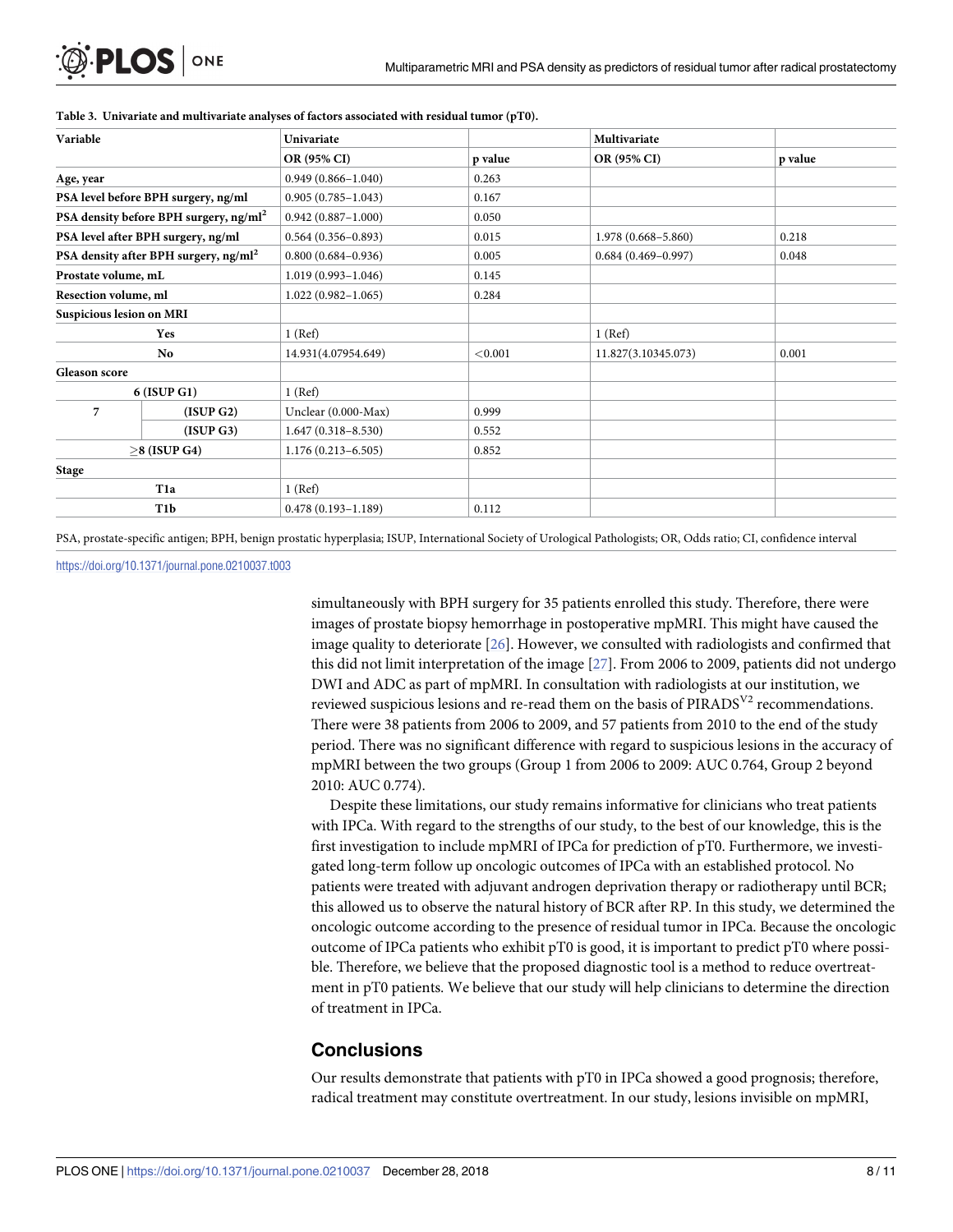<span id="page-8-0"></span>

[Fig](#page-4-0) 2. Receiver operating characteristic curves of MRI, PSA density, and MRI combined with PSA density for predicting the **presence of residual tumor (pT0).**

<https://doi.org/10.1371/journal.pone.0210037.g002>

#### **[Table](#page-4-0) 4. Diagnostic accuracy for pT0 of mpMRI and PSA density after BPH surgery.**

| A                                                            |             |                  |                       |           |            |                         |            |               |  |
|--------------------------------------------------------------|-------------|------------------|-----------------------|-----------|------------|-------------------------|------------|---------------|--|
|                                                              |             |                  | <b>Residual tumor</b> |           |            | No residual tumor (pT0) |            |               |  |
| <b>PSA</b> density                                           | < 0.08      |                  | 44 cases              |           |            | 28 cases                |            |               |  |
|                                                              | >0.08       |                  | 23 cases              |           |            | 0 cases                 |            |               |  |
| <b>Suspicious lesion on MRI</b>                              | Yes         |                  | 43 cases              |           |            | 3 cases                 |            |               |  |
|                                                              | No          |                  | 24 cases              |           |            | 25 cases                |            |               |  |
| Suspicious lesion on MRI combined with PSA density $(<0.08)$ | Yes         |                  | 48 cases              |           |            | 3 cases                 |            |               |  |
|                                                              | No          |                  | 19 cases              |           |            | 25 cases                |            |               |  |
| B                                                            |             |                  |                       |           |            |                         |            |               |  |
| Diagnostic Accuracy for pT0                                  | Sensitivity | 95%<br><b>CI</b> | Specificity           | 95% CI    | <b>PPV</b> | 95% CI                  | <b>NPV</b> | 95% CI        |  |
| mpMRI alone                                                  | 64.18       | $51.5 -$<br>75.5 | 89.29                 | 71.8-97.7 | 93.5       | 82.9-97.7               | 51         | $42.4 - 59.5$ |  |
| mpMRI combined with PSA density $(<0.08)$                    | 71.64       | $59.3 -$<br>82.0 | 89.29                 | 71.8-97.7 | 94.1       | 84.4-97.9               | 56.8       | $46.8 - 66.3$ |  |
|                                                              |             |                  |                       |           |            |                         |            |               |  |

PSA, prostate-specific antigen; BPH, benign prostatic hyperplasia; PPV, positive predictive value, NPV, negative predictive value; CI, confidence interval

<https://doi.org/10.1371/journal.pone.0210037.t004>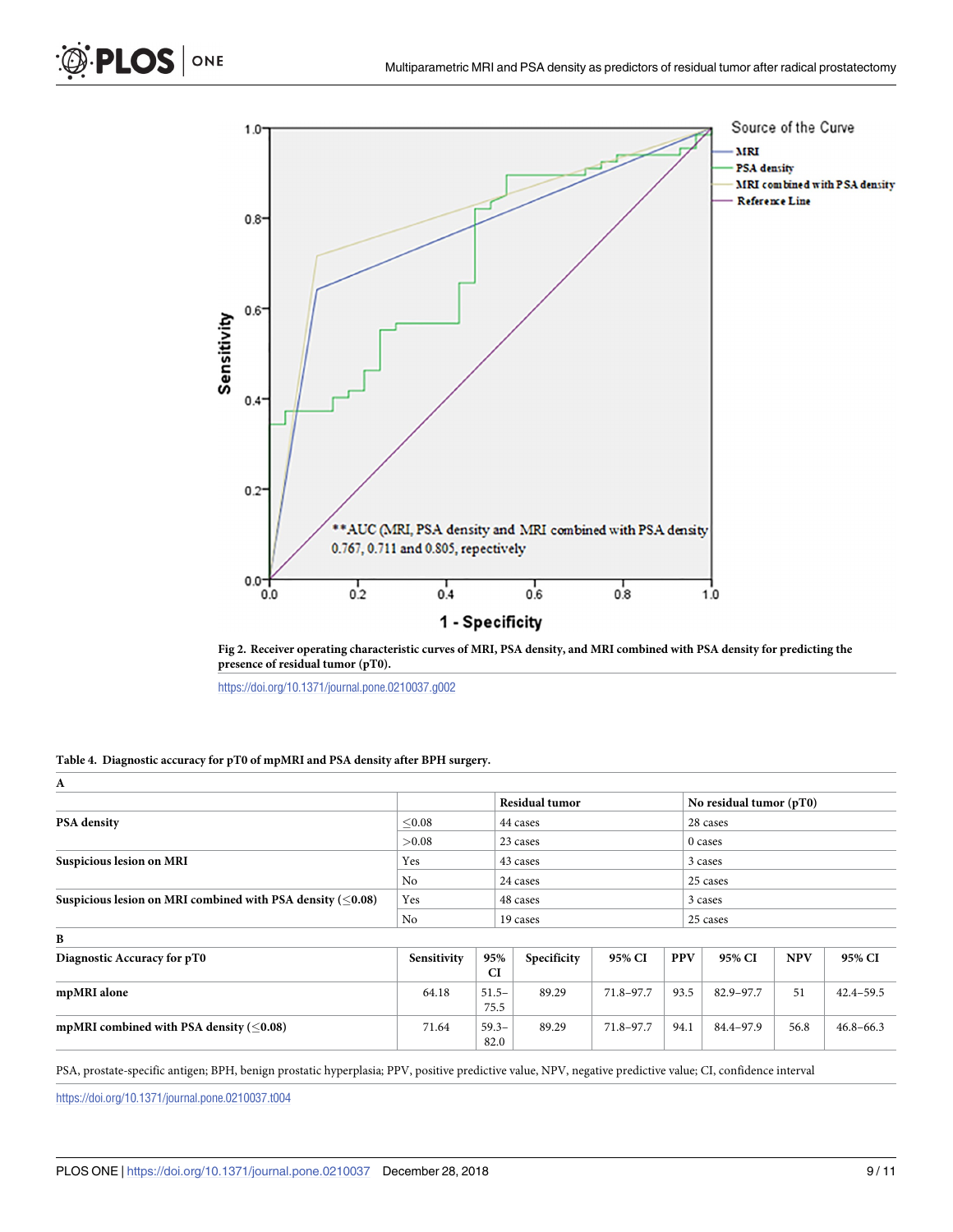<span id="page-9-0"></span>combined with PSA density after BPH surgery, were significantly associated with pT0. Therefore, in IPCa, patients with PSA density  $\leq$  0.08 after BPH surgery and with invisible cancer lesion on mpMRI should be considered for active surveillance.

### **Author Contributions**

**Conceptualization:** Doo Yong Chung, Young Deuk Choi.

**Data curation:** Doo Yong Chung, Hyeok Jun Goh, Dong Hoon Koh, Min Seok Kim, Jong Soo Lee, Won Sik Jang.

**Investigation:** Doo Yong Chung.

**Methodology:** Doo Yong Chung.

**Project administration:** Young Deuk Choi.

**Supervision:** Young Deuk Choi.

**Validation:** Doo Yong Chung, Young Deuk Choi.

**Writing – original draft:** Doo Yong Chung.

**Writing – review & editing:** Doo Yong Chung, Hyeok Jun Goh, Young Deuk Choi.

#### **References**

- **[1](#page-1-0).** Siegel RL, Miller KD, Jemal A. Cancer Statistics, 2017. CA Cancer J Clin. 2017; 67: 7–30. [https://doi.](https://doi.org/10.3322/caac.21387) [org/10.3322/caac.21387](https://doi.org/10.3322/caac.21387) PMID: [28055103](http://www.ncbi.nlm.nih.gov/pubmed/28055103)
- **[2](#page-1-0).** Cooperberg MR, Lubeck DP, Meng MV, Mehta SS, Carroll PR. The changing face of low-risk prostate cancer: trends in clinical presentation and primary management. J Clin Oncol. 2004; 22: 2141–2149. <https://doi.org/10.1200/JCO.2004.10.062> PMID: [15169800](http://www.ncbi.nlm.nih.gov/pubmed/15169800)
- **[3](#page-1-0).** Heidenreich A, Bastian PJ, Bellmunt J, Bolla M, Joniau S, van der Kwast T, et al. EAU guidelines on prostate cancer. part 1: screening, diagnosis, and local treatment with curative intent-update 2013. Eur Urol. 2014; 65: 124–137. <https://doi.org/10.1016/j.eururo.2013.09.046> PMID: [24207135](http://www.ncbi.nlm.nih.gov/pubmed/24207135)
- **[4](#page-1-0).** Otto B, Barbieri C, Lee R, Te AE, Kaplan SA, Robinson B, et al. Incidental prostate cancer in transurethral resection of the prostate specimens in the modern era. Adv Urol. 2014; 2014: 627290. [https://doi.](https://doi.org/10.1155/2014/627290) [org/10.1155/2014/627290](https://doi.org/10.1155/2014/627290) PMID: [24876835](http://www.ncbi.nlm.nih.gov/pubmed/24876835)
- **[5](#page-1-0).** Tombal B, De Visccher L, Cosyns JP, Lorge F, Opsomer R, Wese FX, et al. Assessing the risk of unsuspected prostate cancer in patients with benign prostatic hypertrophy: a 13-year retrospective study of the incidence and natural history of T1a-T1b prostate cancers. BJU Int. 1999; 84: 1015–1020. PMID: [10571626](http://www.ncbi.nlm.nih.gov/pubmed/10571626)
- **[6](#page-1-0).** Adolfsson J, Garmo H, Varenhorst E, Ahlgren G, Ahlstrand C, Andren O, et al. Clinical characteristics and primary treatment of prostate cancer in Sweden between 1996 and 2005. Scand J Urol Nephrol. 2007; 41: 456–477. <https://doi.org/10.1080/00365590701673625> PMID: [17934985](http://www.ncbi.nlm.nih.gov/pubmed/17934985)
- **[7](#page-1-0).** Capitanio U, Scattoni V, Freschi M, Briganti A, Salonia A, Gallina A, et al. Radical prostatectomy for incidental (stage T1a-T1b) prostate cancer: analysis of predictors for residual disease and biochemical recurrence. Eur Urol. 2008; 54: 118–125. <https://doi.org/10.1016/j.eururo.2008.02.018> PMID: [18314255](http://www.ncbi.nlm.nih.gov/pubmed/18314255)
- **[8](#page-1-0).** Masue N, Deguchi T, Nakano M, Ehara H, Uno H, Takahashi Y. Retrospective study of 101 cases with incidental prostate cancer stages T1a and T1b. Int J Urol. 2005; 12: 1045–1049. [https://doi.org/10.](https://doi.org/10.1111/j.1442-2042.2005.01205.x) [1111/j.1442-2042.2005.01205.x](https://doi.org/10.1111/j.1442-2042.2005.01205.x) PMID: [16409608](http://www.ncbi.nlm.nih.gov/pubmed/16409608)
- **9.** Magheli A, Rais-Bahrami S, Carter HB, Peck HJ, Epstein JI, Gonzalgo ML. Subclassification of clinical stage T1 prostate cancer: impact on biochemical recurrence following radical prostatectomy. J Urol. 2007; 178: 1277–1280; discussion 1280–1271. <https://doi.org/10.1016/j.juro.2007.05.153> PMID: [17698121](http://www.ncbi.nlm.nih.gov/pubmed/17698121)
- **[10](#page-1-0).** Melchior S, Hadaschik B, Thuroff S, Thomas C, Gillitzer R, Thuroff J. Outcome of radical prostatectomy for incidental carcinoma of the prostate. BJU Int. 2009; 103: 1478–1481. [https://doi.org/10.1111/j.1464-](https://doi.org/10.1111/j.1464-410X.2008.08279.x) [410X.2008.08279.x](https://doi.org/10.1111/j.1464-410X.2008.08279.x) PMID: [19076134](http://www.ncbi.nlm.nih.gov/pubmed/19076134)
- **[11](#page-1-0).** Capitanio U, Briganti A, Suardi N, Gallina A, Salonia A, Freschi M, et al. When should we expect no residual tumor (pT0) once we submit incidental T1a-b prostate cancers to radical prostatectomy? Int J Urol. 2011; 18: 148–153. <https://doi.org/10.1111/j.1442-2042.2010.02689.x> PMID: [21198944](http://www.ncbi.nlm.nih.gov/pubmed/21198944)